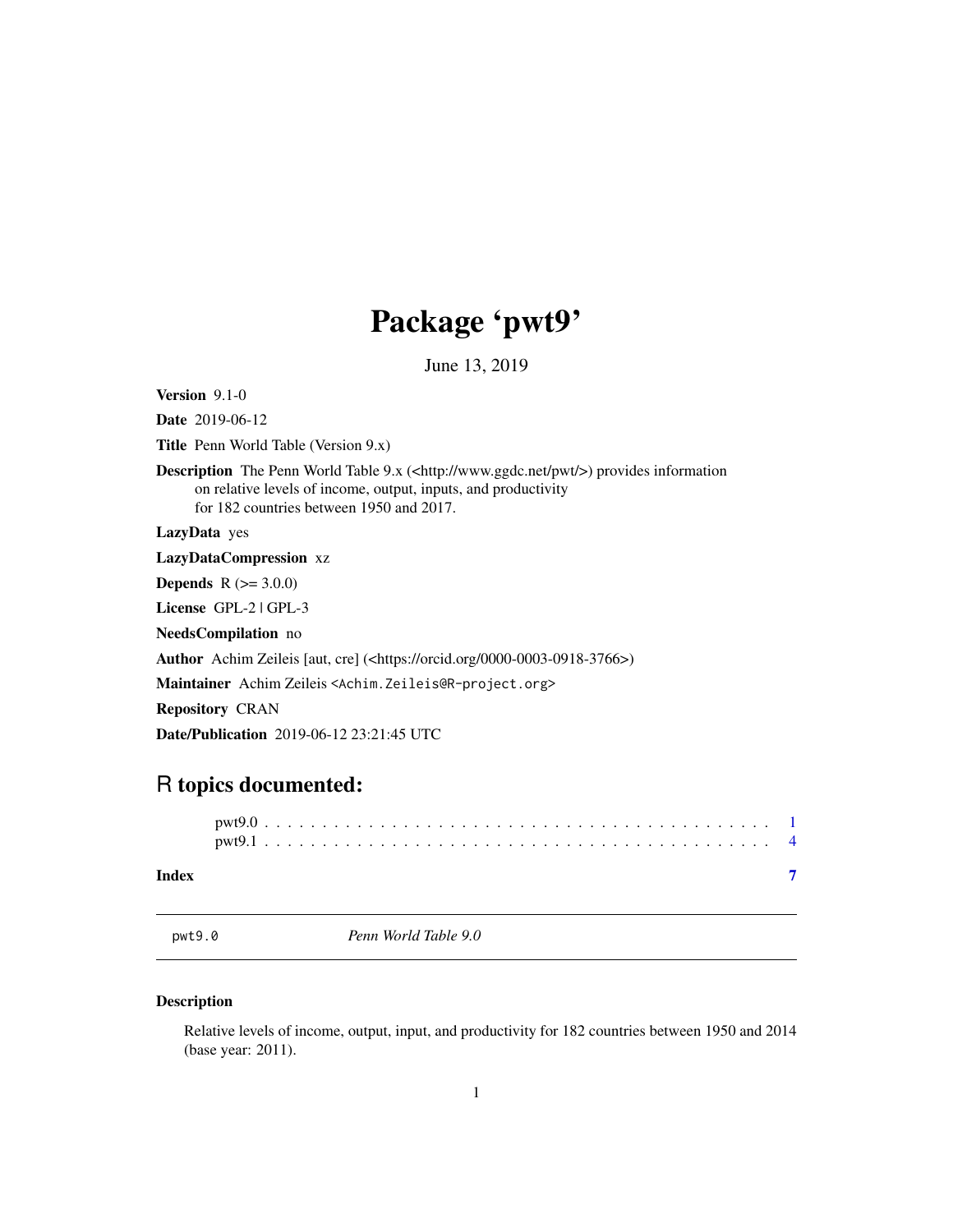#### Usage

data("pwt9.0")

#### Format

A data frame with 11,830 observations of 47 variables.

country factor with country name.

isocode factor with ISO 3166-1 alpha-3 country code.

vear year.

currency factor with national currency unit.

rgdpe Expenditure-side real GDP at chained PPPs (in million 2011 USD).

rgdpo Output-side real GDP at chained PPPs (in million 2011 USD).

pop Population (in millions).

emp Number of persons engaged (in millions).

avh Average annual hours worked by persons engaged.

hc Index of human capital per person, based on years of schooling and returns to education.

ccon Real consumption of households and government, at current PPPs (in million 2011 USD).

cda Real domestic absorption, (real consumption plus investment), at current PPPs (in million 2011 USD).

cgdpe Expenditure-side real GDP at current PPPs (in million 2011 USD).

cgdpo Output-side GDP at current PPPs (in million 2011 USD).

ck Capital stock at current PPPs (in million 2011 USD).

ctfp TFP level at current PPPs  $(USA = 1)$ .

cwtfp Welfare-relevant TFP levels at current PPPs (USA = 1).

rgdpna Real GDP at constant 2011 national prices (in million 2011 USD).

rconna Real consumption at constant 2011 national prices (in million 2011 USD).

rdana Real domestic absorption at constant 2011 national prices (in million 2011 USD).

rkna Capital stock at constant 2011 national prices (in million 2011 USD).

**rtfpna** TFP at constant national prices  $(2011 = 1)$ .

rwtfpna Welfare-relevant TFP at constant national prices  $(2011 = 1)$ .

labsh Share of labour compensation in GDP at current national prices.

delta Average depreciation rate of the capital stock.

xr Exchange rate, national currency/USD (market and estimated).

pl\_con Price level of CCON (PPP/XR, price level of USA GDPo in 2011 = 1).

pl\_da Price level of CDA (PPP/XR, price level of USA GDPo in 2011 = 1).

pl\_gdpo Price level of CGDPo (PPP/XR, price level of USA GDPo in 2011 = 1).

**i\_cig** Factor indicating whether relative price data for consumption, investment, and government is extrapolated, benchmark, or interpolated.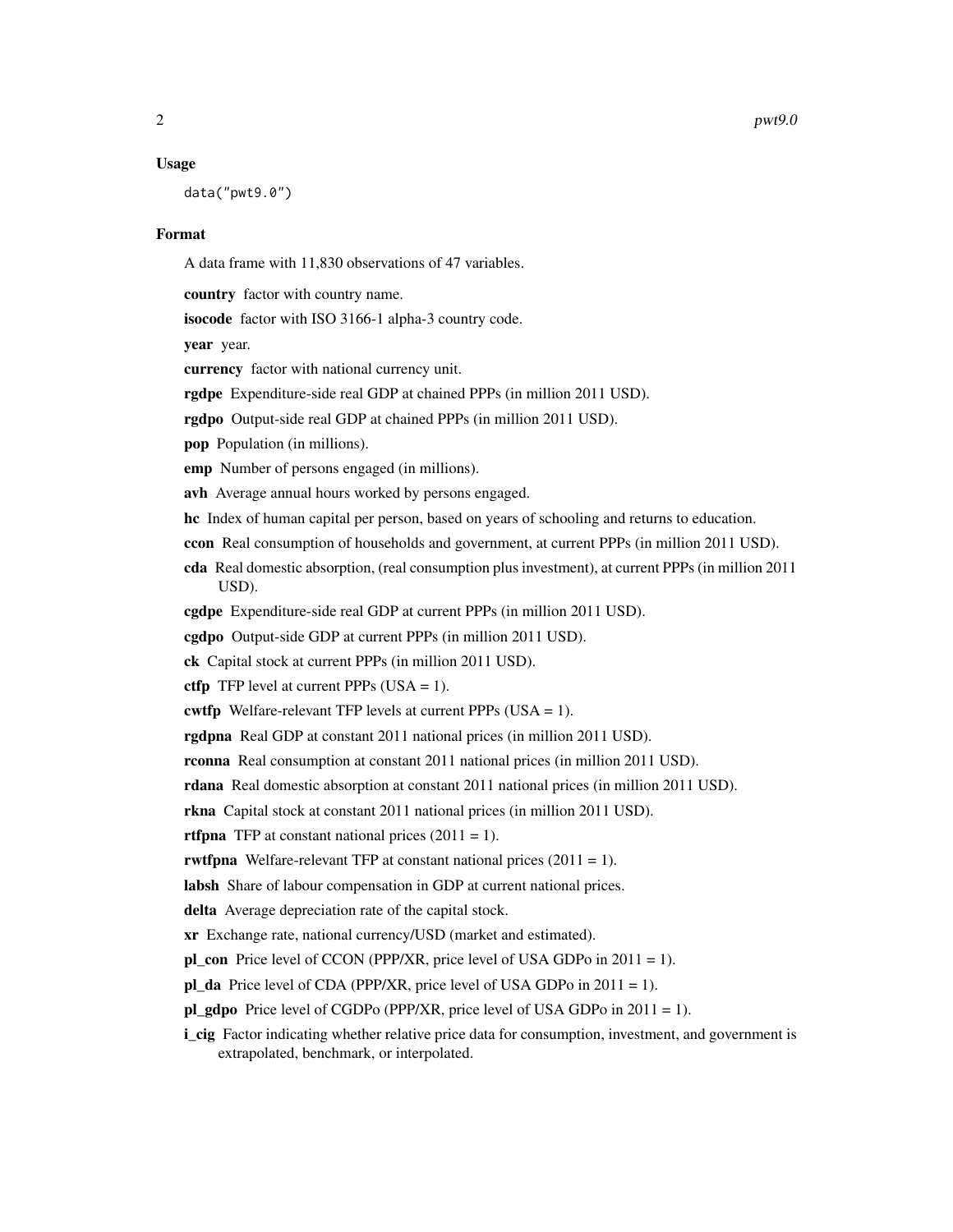#### <span id="page-2-0"></span> $pwt9.0$  3

- **i\_xm** Factor indicating whether relative price data for exports and imports is extrapolated, benchmark, or interpolated.
- **i\_xr** Factor indicating whether the exchange rate is market-based or estimated.
- **i\_outlier** Factor indicating whether the observation on pl\_gdpe or pl\_gdpo is an outlier or not.
- cor\_exp Correlation between expenditure shares of the country and the US (benchmark observations only).
- statcap Statistical capacity indicator (source: World Bank, developing countries only).
- csh\_c Share of household consumption at current PPPs.
- csh\_i Share of gross capital formation at current PPPs.
- csh **g** Share of government consumption at current PPPs.
- csh\_x Share of merchandise exports at current PPPs.
- csh\_m Share of merchandise imports at current PPPs.
- csh r Share of residual trade and GDP statistical discrepancy at current PPPs.
- $p \cdot c$  Price level of household consumption (price level of USA GDPo in 2011 = 1).
- pl\_i Price level of capital formation (price level of USA GDPo in 2011 = 1).
- pl  $g$  Price level of government consumption (price level of USA GDPo in 2011 = 1).
- pl x Price level of exports (price level of USA GDPo in  $2011 = 1$ .
- pl\_m Price level of imports (price level of USA GDPo in 2011 = 1.
- $pLk$  Price level of the capital stock (price level of USA in 2011 = 1.

#### Details

The Penn World Table (version 9.0) is a database with information on relative levels of income, output, input, and productivity, covering 182 countries between 1950 and 2014. For more details see Feenstra, Inklaar, and Timmer (2016, 2015) provided at <http://www.ggdc.net/pwt/>. Version 9.0 represents the first substantial change to the *Next Generation of the Penn World Table* of PWT versions 8.0 and 8.1 (see Feenstra, Inklar, and Timmer 2015). However, Section I of Feenstra et al. (2015) is still the recommended starting point as the main structure of the database and definition of its variables are unchanged in PWT 9.0. Nevertheless Version 9.0 contains important new and revised data.

#### Source

Penn World Table 9.0, <https://doi.org/10.15141/S5J01T>.

#### References

Feenstra RC, Inklaar R, Timmer MP (2016). PWT 9.0: A User's Guide. URL [http://www.ggdc.](http://www.ggdc.net/pwt/) [net/pwt/](http://www.ggdc.net/pwt/).

Feenstra RC, Inklaar R, Timmer MP (2015). The Next Generation of the Penn World Table, *American Economic Review*, forthcoming. URL <http://www.ggdc.net/pwt/>.

#### See Also

[pwt9.1](#page-3-1)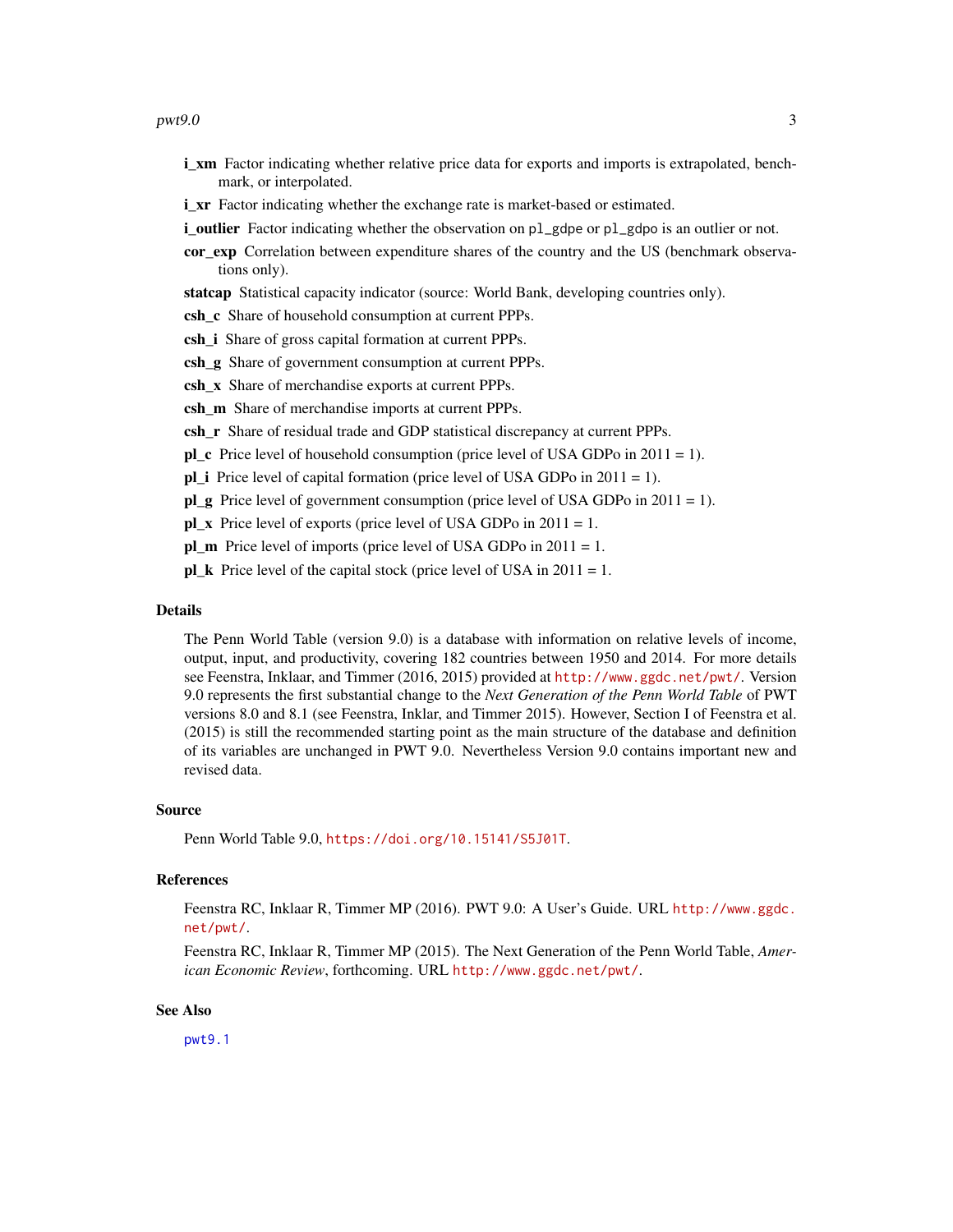<span id="page-3-1"></span><span id="page-3-0"></span>

#### **Description**

Relative levels of income, output, input, and productivity for 182 countries between 1950 and 2017 (base year: 2011).

#### Usage

data("pwt9.1")

#### Format

A data frame with 12,376 observations of 52 variables.

country factor with country name.

isocode factor with ISO 3166-1 alpha-3 country code.

year year.

currency factor with national currency unit.

rgdpe Expenditure-side real GDP at chained PPPs (in million 2011 USD).

rgdpo Output-side real GDP at chained PPPs (in million 2011 USD).

pop Population (in millions).

emp Number of persons engaged (in millions).

avh Average annual hours worked by persons engaged.

hc Index of human capital per person, based on years of schooling and returns to education.

ccon Real consumption of households and government, at current PPPs (in million 2011 USD).

cda Real domestic absorption, (real consumption plus investment), at current PPPs (in million 2011 USD).

cgdpe Expenditure-side real GDP at current PPPs (in million 2011 USD).

cgdpo Output-side GDP at current PPPs (in million 2011 USD).

cn Capital stock at current PPPs (in million 2011 USD).

ck Capital services levels at current PPPs  $(USA = 1)$ .

ctfp TFP level at current PPPs  $(USA = 1)$ .

cwtfp Welfare-relevant TFP levels at current PPPs  $(USA = 1)$ .

rgdpna Real GDP at constant 2011 national prices (in million 2011 USD).

rconna Real consumption at constant 2011 national prices (in million 2011 USD).

rdana Real domestic absorption at constant 2011 national prices (in million 2011 USD).

rnna Capital stock at constant 2011 national prices (in million 2011 USD).

**rkna** Capital services at constant 2011 national prices  $(2011 = 1)$ .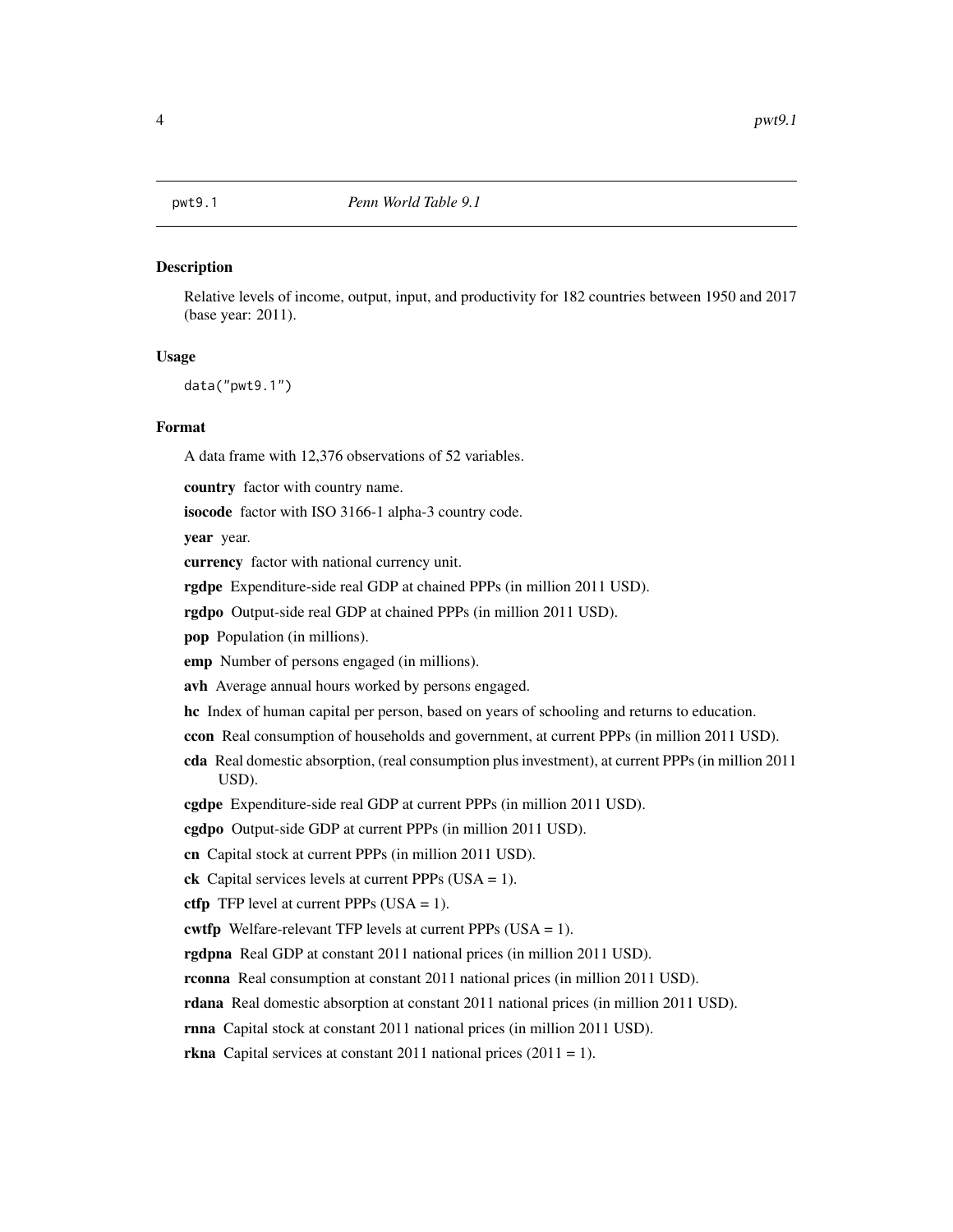#### $pwt9.1$  5

**rtfpna** TFP at constant national prices  $(2011 = 1)$ .

rwtfpna Welfare-relevant TFP at constant national prices  $(2011 = 1)$ .

labsh Share of labour compensation in GDP at current national prices.

irr Real internal rate of return.

delta Average depreciation rate of the capital stock.

xr Exchange rate, national currency/USD (market and estimated).

pl\_con Price level of CCON (PPP/XR, price level of USA GDPo in 2011 = 1).

pl\_da Price level of CDA (PPP/XR, price level of USA GDPo in 2011 = 1).

pl\_gdpo Price level of CGDPo (PPP/XR, price level of USA GDPo in  $2011 = 1$ ).

- i cig Factor indicating whether relative price data for consumption, investment, and government is extrapolated, benchmark, or interpolated.
- **i\_xm** Factor indicating whether relative price data for exports and imports is extrapolated, benchmark, or interpolated.

i\_xr Factor indicating whether the exchange rate is market-based or estimated.

- **i\_outlier** Factor indicating whether the observation on pl\_gdpe or pl\_gdpo is an outlier or not.
- i\_irr Factor indicating whether the observation on irr is regular (not an outlier), may be biased due to a low capital share, hit the lower bound of 1 percent, or is an outlier.
- cor\_exp Correlation between expenditure shares of the country and the US (benchmark observations only).

statcap Statistical capacity indicator (source: World Bank, developing countries only).

csh\_c Share of household consumption at current PPPs.

- csh i Share of gross capital formation at current PPPs.
- csh\_g Share of government consumption at current PPPs.
- csh\_x Share of merchandise exports at current PPPs.
- csh m Share of merchandise imports at current PPPs.
- csh\_r Share of residual trade and GDP statistical discrepancy at current PPPs.
- **pl** c Price level of household consumption (price level of USA GDPo in  $2011 = 1$ ).
- $pL$  Price level of capital formation (price level of USA GDPo in 2011 = 1).
- $p \log P$  Price level of government consumption (price level of USA GDPo in 2011 = 1).

 $pL_x$  Price level of exports (price level of USA GDPo in 2011 = 1).

pl\_m Price level of imports (price level of USA GDPo in 2011 = 1).

pl n Price level of the capital stock (price level of USA in  $2011 = 1$ ).

**pl\_k** Price level of the capital services (price level of USA = 1).

#### Details

The Penn World Table (version 9.1) is a database with information on relative levels of income, output, input, and productivity, covering 182 countries between 1950 and 2017. For more details see Feenstra, Inklaar, and Timmer (2019, 2015) provided at <http://www.ggdc.net/pwt/>. Version 9.x represents the first substantial change to the *Next Generation of the Penn World Table* of PWT versions 8.0 and 8.1 (see Feenstra, Inklar, and Timmer 2015). However, Section I of Feenstra et al. (2015) is still the recommended starting point as the main structure of the database and definition of its variables are unchanged in PWT 9.1. Nevertheless Version 9.1 contains important new and revised data.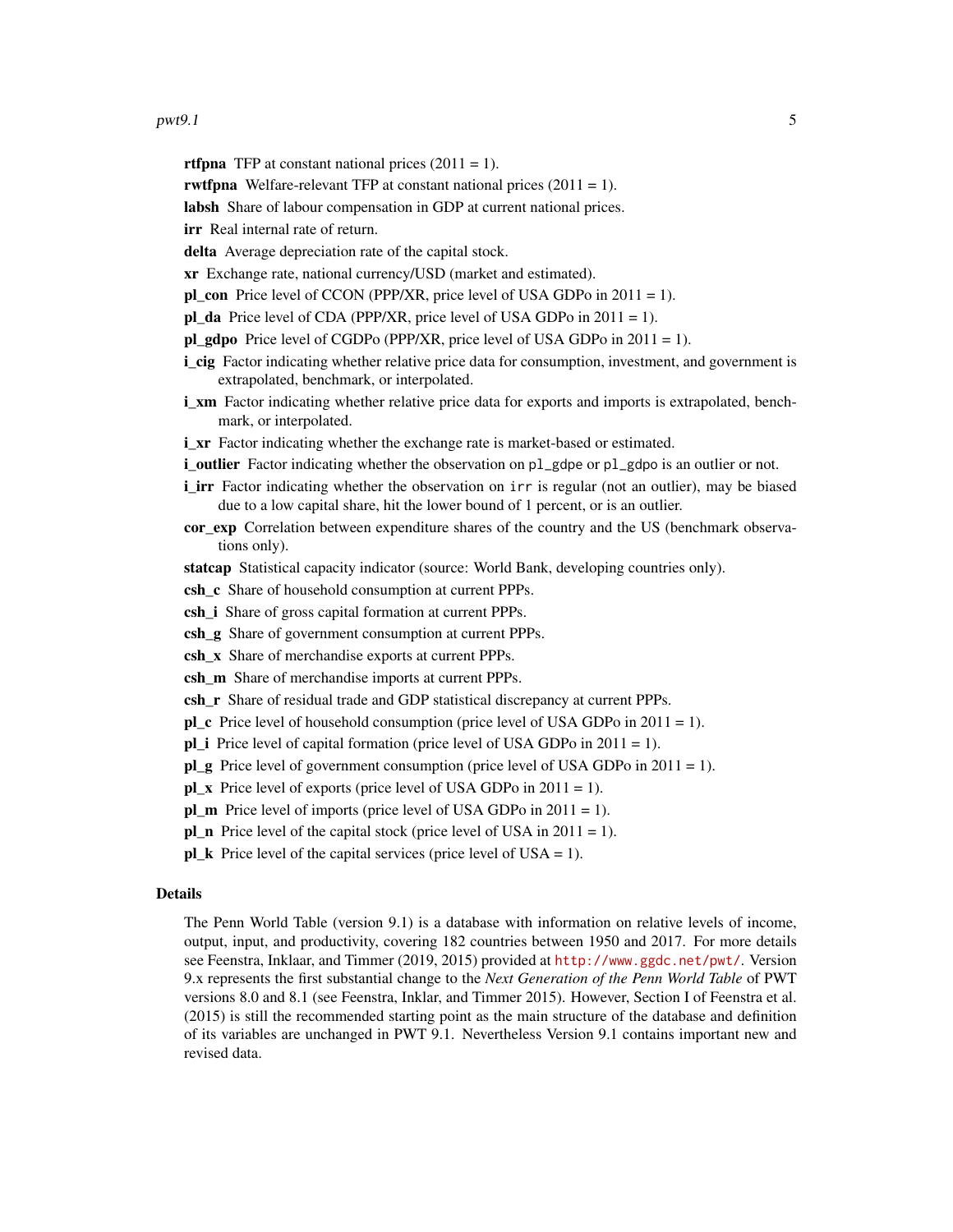#### <span id="page-5-0"></span>Source

Penn World Table 9.1, <https://doi.org/10.15141/S50T0R>.

#### References

Feenstra RC, Inklaar R, Timmer MP (2019). PWT 9.1: A User's Guide. URL [http://www.ggdc.](http://www.ggdc.net/pwt/) [net/pwt/](http://www.ggdc.net/pwt/).

Feenstra RC, Inklaar R, Timmer MP (2015). The Next Generation of the Penn World Table, *American Economic Review*, forthcoming. URL <http://www.ggdc.net/pwt/>.

#### See Also

[pwt9.0](#page-0-1)